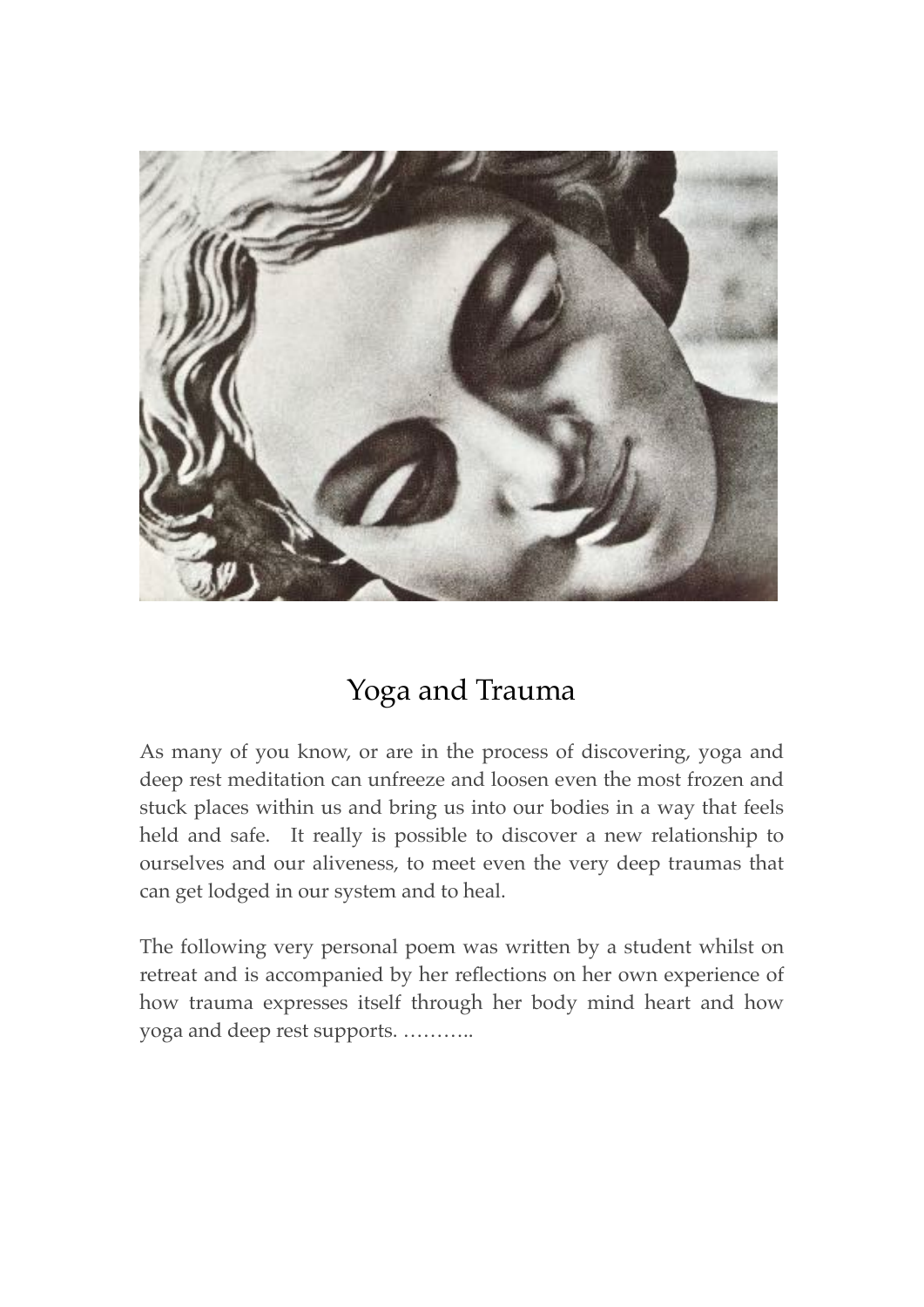## *My Life, My body, Cast*

*Trauma, contraction, holding, gluing, cementing, hardening my body into a frozen block. My feet leave the ground, contract in upon themselves and hover above my ankles in a desperate attempt to remove myself from the situation: Make myself invisible, disappear.*

*The contraction rises through my body. My waist compacting, gluing my feet, legs and pelvis into one solid block of a torso. Becoming smaller, to disappear like a tortoise into its shell. My throat clenches, constricts and turns into a cold metal rod, freezing my held breath.*

*My Lungs try to secure themselves, stifle their movement into oppressive stillness - no movement. But alert, attentive, my body is totally activated, ready to move, react and respond with animal acuity . In the compacted frozenness is a torrent of fight/flight energy contained, pounding in on itself, trying desperately to be set free. But there is nowhere for it to run for the body has already hardened, already frozen.*

*Jaw locked, eyes held and narrowed, focusing in on the danger. My head, oh my head - that fled long ago - there is nothing much left other than its shell. For the way out of my body, my feeling, was the head - my only escape route. The impact of the deadly collision knocked my poor head backwards and upwards - oh how long ago it left! My chin was slapped up, my forehead back, my neck impacted and contracted. Brutal it was, for sure.* 

*But beyond the collision between me and 'trauma', my body left my head and drifted peacefully into a hazy trance. A good place to exit for a bit. Off I float, up and away, surreal peace.I have now left my body, left my feeling, left my head. I float above.*

*Yoga. Embodiment. Substance. It's the opposite of how I have lived my life. Come back into body, feel OK, contained, safe and grounded. My body is not a threat, it is not just a conductor of danger and fear. My breath can free itself, my jaw can unlock. With time and patience my waist can un-glue itself. There can be space, freedom and movement in my body. My pelvis, legs and feet can drop to feel the ground. To feel the support of the earth. Feel substantial yet moveable. My whole body can be real, present and tangible. I can make my home back in my body - where it belongs.*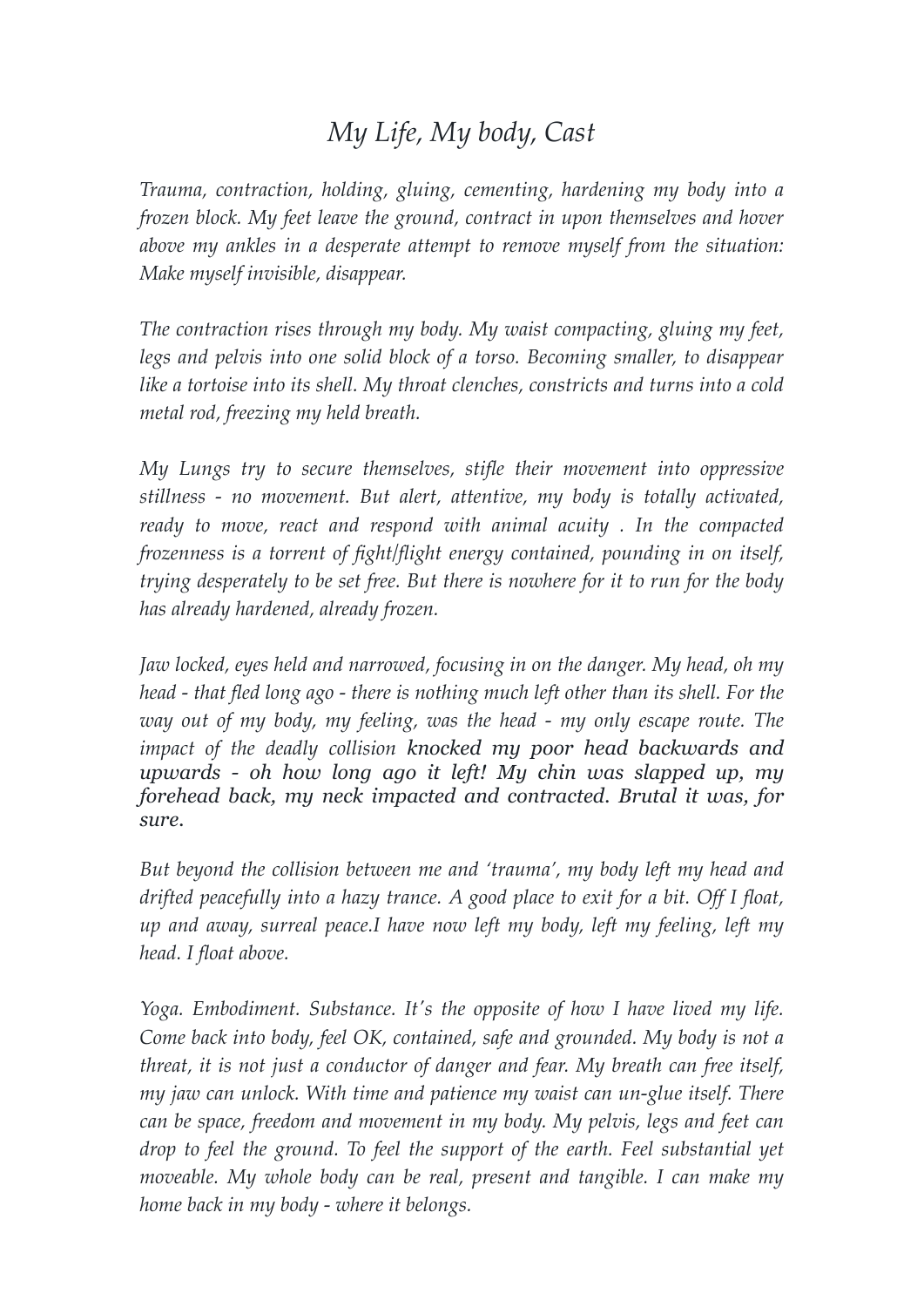*My eyes can soften and rest back, with support and guidance my neck can unlock itself, feel it's freedom into the base of the skull. My forehead can rest back into itself and for the first time in my life my throat can soften, I can feel how my throat connects to my chest. My chest can settle and relax). I can feel my softness, my vulnerability.*

*A moment of being. A moment of freedom. For a moment a different story, cast onto my body. Something is ignited. The flicker of a flame, moveable and with potential. For these small moments something profound is happening. For these few moments my body can thaw and the grasp of history can let go, a new person can flower.*

My yoga practice helps me to live in my body and feel sensations and emotions. This is a huge shift for me. When I was a teenager I used to hate my body - deny it of food, cut, burn and hurt it. I tried to live solely in my mind because the feelings in my body were overwhelming and intolerable. Over the years the practice of yoga has been teaching me that my body is a safe place to be and can bring great joy too.

There are still times when the feelings in my body become overwhelming and I get stuck and cannot inhabit my body. During class, already overloaded, when thinking of a word for what we wanted from the class, I thought of 'stop.' Without realising it, this was particularly triggering for me because when I was a teenager (and living in a traumatic environment) I also felt overwhelmed and chaotic and wanted everything to 'stop' inside and outside of myself. At this point in my life I felt suicidal and had to use all the effort in my mind to keep living in an intolerable situation. I think the similarity between how I was currently feeling/thinking took me back into the past body memory of the trauma when I was a teenager. My body reacts by becoming frozen and extremely fearful.